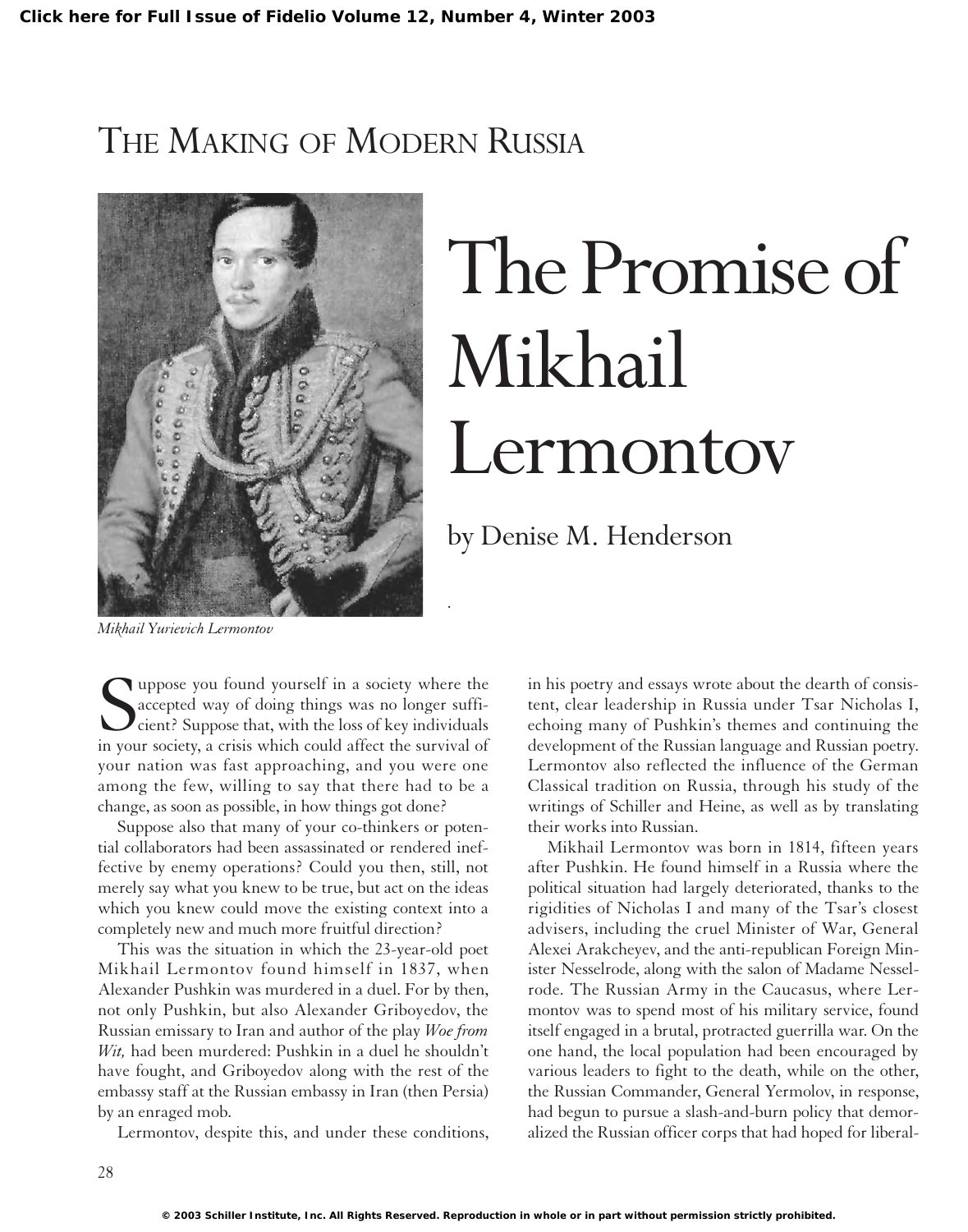*Will you, poet, who is mocked, reawake! Or, will you never avenge against those who spurn— From the golden scabbard unsheathe your blade, Covered with the rust of scorn?*

*from 'The Poet,' 1838*



ization and change after the defeat of Napoleon in 1815.

Lermontov was steeped in the Classics from an early age, and this led him to develop his ability to assimilate several languages, including Latin, Greek, French, German, and English. Lermontov also read everything by Pushkin that he could get his hands on. Although Lermontov and Pushkin attended many of the same theaters, ballets, and so forth, they never met. However, Pushkin, having received some unedited poems by Lermontov, told his friend, the musician Glinka, "These are the sparkling proofs of a very great talent!"

A striking example of Lermontov's youthful creativity is his assimilation of the poetry of Friedrich Schiller. The 15-year-old Lermontov both translated Schiller's "The Glove" and then, having read and understood the con-

*\_\_\_\_\_\_\_\_\_\_*

*View of Mt. Kreshora from the gorge near Kobi, the Caucasus. Drawing by M. Lermontov.*

cept behind Schiller's "The Diver"—that doing what is demanded of you by the powersthat-be, can be deadly—, transformed it into his own idea.

Schiller's "The Glove," is about a would-be enchantress at the court, who is not successful in ensnaring the knight, her prey. Lermontov's translation of "The Glove" is a full translation from German into Russian of Schiller's original poem, which

mocks those who would cater to the fashions of the court. In it, a knight risks his life by entering the cage of a tiger at a tournament to retrieve a lady's glove.

"And from the monstrous middle racing," writes Schiller, "Grabs he the glove now with finger daring. . . ."

What happens next, however, takes the court completely by surprise.

Then from every mouth his praises shower, But to one the loving glance most dear— Which promises him his bliss is near— Receives he from Cunigund's tower. And he throws in her face the glove he's got: "Your thanks, Lady, I want that not." And he leaves her that very hour! (translation by Marianna Wertz)

*Assistant of Fidelio magazine. This article, on the political and cultural significance of Russia's Mikhail Lermontov, was drafted in November 2002. Preparation for publication has been aided by Denise's colleague and friend Rachel Douglas, who provided assistance with the translations and editorial details, as well as supplying the boxed background material.*

*Denise Marguerite Dempsey Henderson, a long-time associate of Lyndon H. LaRouche, Jr., was struck and killed in a hitand-run accident in Washington, D.C. on Sept. 15, 2003. For over 20 years, Mrs. Henderson helped man the Russia/Eastern Europe desk of Executive Intelligence Review, as well as undertaking other editorial assignments, including Editorial*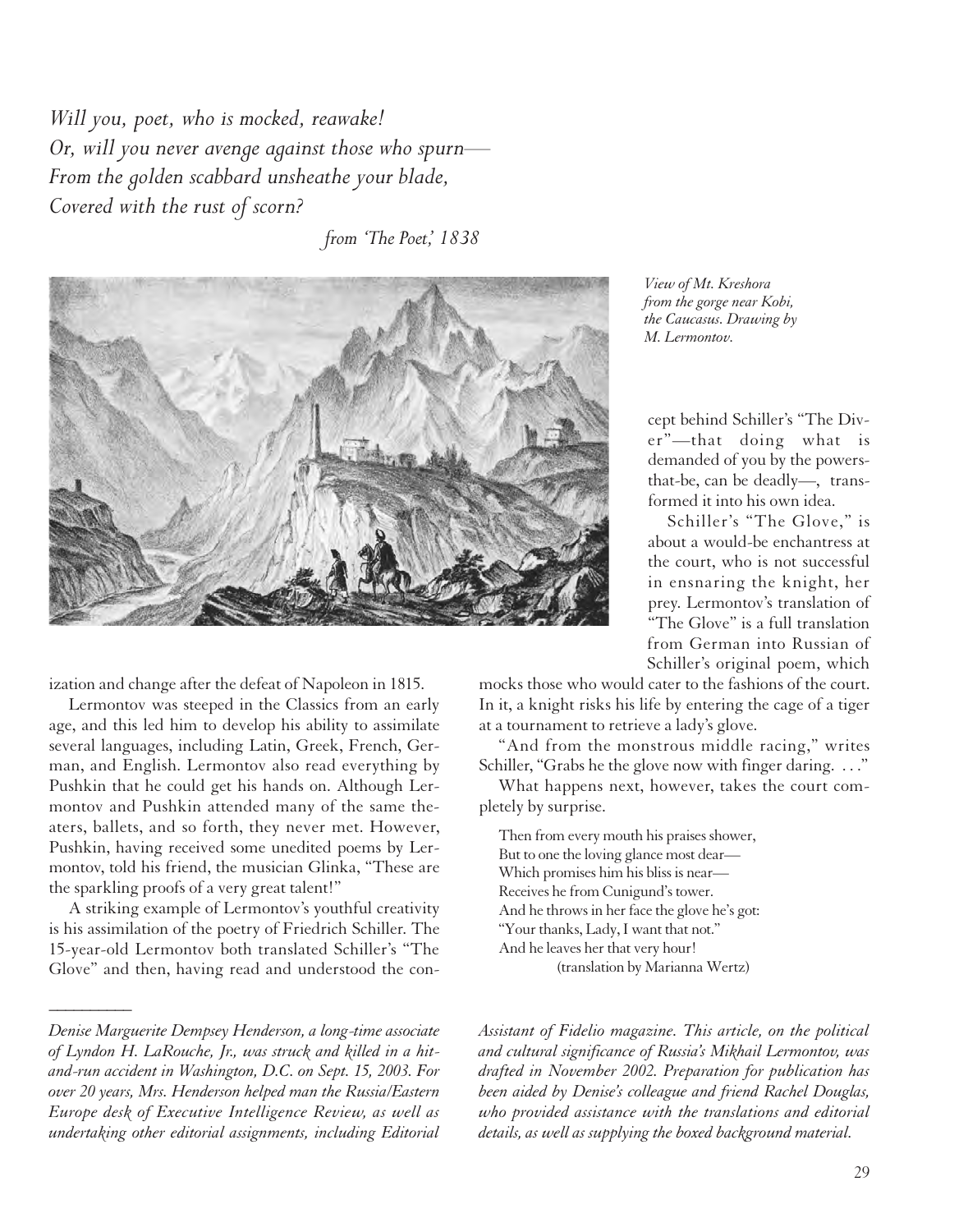# Pushkin's Russian Revolution



 $\rm\bf W$ hen Mikhail Lermontov came on the scene, Russian's master poet, Alexander Sergeyevich Pushkin (1799-1837), was still alive to work his magic. As he composed the greatest works of Russian poetry and launched the development of literary prose, Pushkin transformed the Russian language, and Russia. His beautiful language is the core of literate Russian to this day.

A national hero and a universal genius, Pushkin embodied the Classical idea in Russia. He was the soul of the Classical movement in Russian culture, which he sparked and advanced and helped to organize. The subjects of Pushkin's writing are the eternal ideas—truth, beauty, justice, mercy, love, freedom, commitment to a mission of doing good. Employing Classical verse forms in combination with the spoken language of the people, Pushkin insisted that the "popular" (*narodny*) quality of a language will flower when it is elevated to express profound ideas.

Exploring the paradoxes of leadership in Russian history, Pushkin pioneered Classical tragedy in the Russian language, with his drama *Boris Godunov* and his studies of Tsar Peter the Great. He was a master of the acerbic epigram, aimed at political or cultural foes. He was one of the great story-tellers of all time.

Never far from politics, Pushkin had close friends among the young officers of the Decembrist movement, whose uprising was crushed in 1825. He was no mere rebel, however, but sought ways to influence Tsar Nicholas I (r. 1825-1854) in the direction of peaceful reform, centered on education. Pushkin's murder by Georges d'Anthes in a duel was the project of a powerful clique of foreign-connected oligarchs, who ran much of Russian policy in the period after the 1815 Congress of Vienna.

In other words, the knight walks away from the established customs and the "way things are done," without a second glance. He refuses to be a plaything of the oligarchy.

In "Ballad," Lermontov used Schiller's "The Diver" as his source, but cut out the king as instigator of the diver's ill-fated journey. Instead, he focusses on the idea of the enchantress who views her "dear friend" as a plaything. The poem was probably written in 1829, the same year Lermontov translated "The Glove." In "Ballad," Lermontov took further in Russian the rhymed couplet form which Pushkin had sometimes used, but which Heine to a greater degree had been developing in the German language [SEE Box, page 56].

#### **Ballad**

Sits a beauteous maiden above the sea, And to her friend doth say, with a plea

"Deliver the necklet, it's down in the drink, Today into the whirlpool did it sink!

"And thus shalt thou show me thy love!" Wildly boiled the young man's blood,

And his mind, unwilling, the charge embracing, At once into the foamy abyss he's racing.

From the abyss doth fly the pearl spray, And the waves course about, and swirl, and play,

And again they beat as the shore they near, Here do they return the friend so dear.

O Fortune! He lives, to the cliff doth he cling, In his hand is the necklet, but how sad doth he seem.

He is afraid to believe his tired legs, The water streams from his locks down his neck.

"Say, whether I do not love thee or do, For the beautiful pearls my life I spared not,

"As thou said, it had fallen into the black deep It did lie down under the coral reef—

"Take it!" And he with a sad gaze turned To the one for whom his own life he spurned.

Came the answer: "O my youth, O dear one! If thou love, down to the coral go yet again."

The daring youth, with hopeless soul, To find coral, or his finish, down dove.

From the abyss doth fly the pearl spray, And the waves course about, and swirl, and play,

And again do they beat o'er the shore, But the dear one return not evermore.

(translation by the author)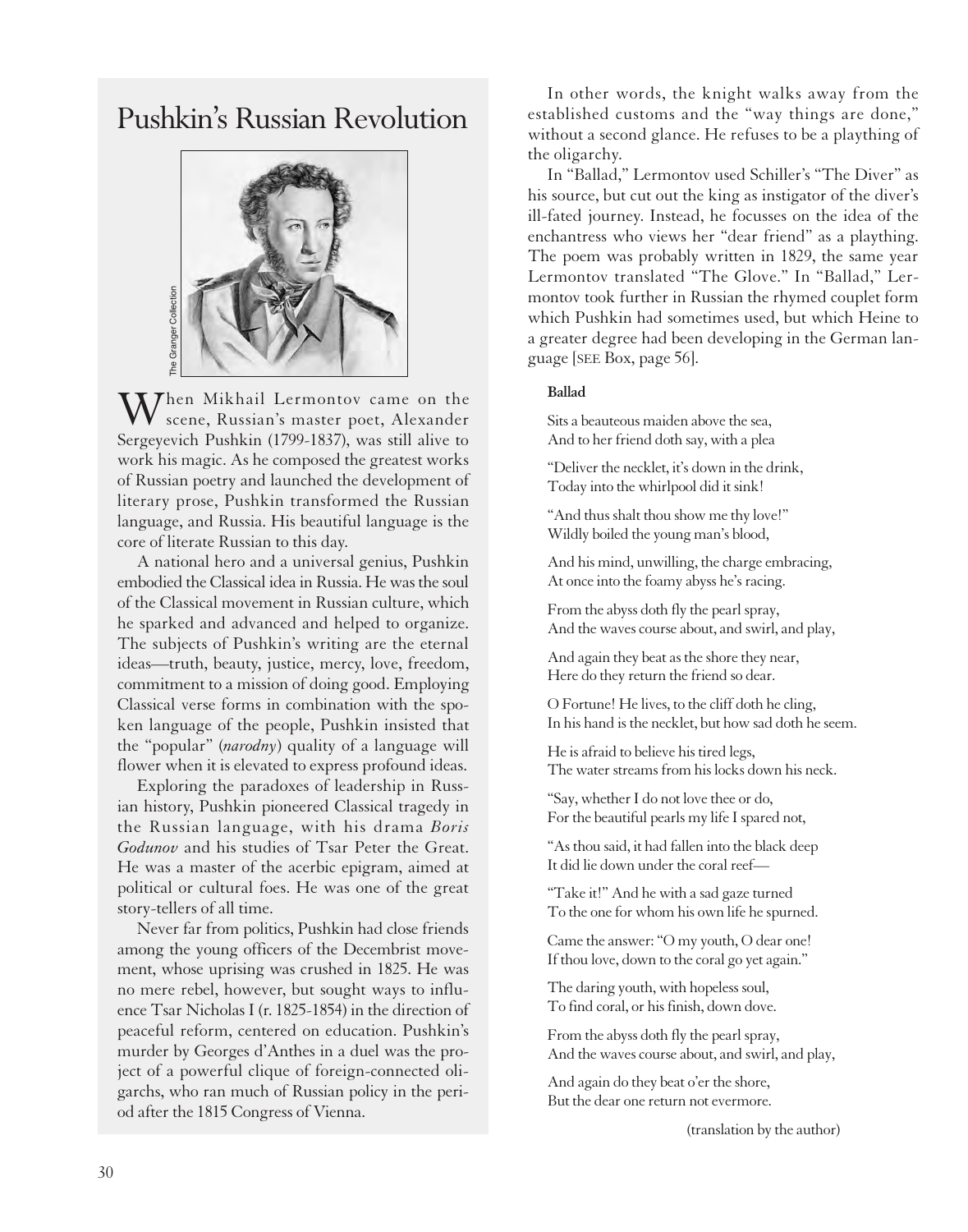Tragically, at the crucial moment, Lermontov himself failed to escape the trap which had been set for him. For, once he had written his poem, "Death of A Poet" about Pushkin's murder, and its postscript, written with the knowledge of who was behind the calumnies that led to Pushkin's duel and death, Lermontov allowed himself to be ensnared by those in the Russian court and establishment who did not want there to be any successor to the freedom-loving Pushkin, and as a result he was shot dead in a duel in the Caucasus in 1841—four years after Pushkin's own death in a duel.<sup>1</sup>

### Who Was Mikhail Lermontov?

Mikhail Lermontov, or "Mishka" as he was known as a child, was born in 1814, in Penza, a village to the southeast of Moscow. His grandmother, Elizabeth Alexeyevna Arsenyeva (née Stolypina), who was the major landholder in Pskov, had opposed the marriage of her daughter "beneath her station" to a Russian Army officer, Yuri Petrovich Lermontov, and did everything she could to break up the marriage by whispering in her daughter's ear what a bad match Yuri was for her.

Mishka thus grew up in a household permeated by strife. At first, there was the growing conflict, incited by Elizabeth Alexeyevna, between his father, Yuri Petrovich, and Maria Mikhailovna, his mother, who suffered from tuberculosis. Mishka seems to have cared about both his parents, and actually wrote a poem to his deceased mother in 1834, which, according to an entry in his diary, is based on the remembrance he had of his mother singing to him when he was three years old.

"The Angel," describes the individual who cannot forget the music of the heavenly spheres.

#### **The Angel**

An angel flew in the midnight sky, And sang a lullaby; And all around, the stars and the moon, Heeded that holy song.

He sang of the blessedness of the innocent, 'Neath Eden's tents, About the great God he sang, And his praise was unfeigned.

A young soul he held in his hands, For the world of tears and sadness, And the sound of his song in the young soul Remained—without words, but whole.

And for a long time on earth that soul stayed, But never could he trade Heaven's music, soaring, For the songs of earth so boring.

With his parents estranged by the time he was three, Mikhail began suffering bouts of nerves. Maria Lermontova soon discovered that music, the playing of the old songs, the "ingenious cavalcade of notes," as biographer Henri Troyat calls it, calmed her son's nerves.

At his mother's death, Lermontov's grandmother took charge of Mishka's person and education. The domineering Elizabeth Alexeyevna, taking advantage of Yuri's grief and the fact that he was in debt, drove him out of his own son's life. At the same time, Lermontov's grandmother wound up getting him the best tutors and the best education she could afford, including music lessons, lessons in French, the language of the Russian aristocracy, as well as in Greek, and in painting.

Elizabeth Alexeyevna ensured that her grandson's health, which was poor when he was a child, was looked after. He visited the Caucasus twice during his childhood, once when he was six and again at the age of 10. He and his grandmother, along with their retinue, went to his aunt's estate in Georgia, where it was hoped the fresh air and the spas would improve Mishka's condition.

Lermontov would later remember the excitement of the long trip from Pskov to the Georgian Caucasus, which has often been compared as a frontier to the Wild West of the United States.

At the age of 10, on the second visit, he also perused his aunt's library, which contained the works of the French (Rousseau, Voltaire), as well as the German poets Schiller and Goethe.

In 1825, Lermontov's family, like many Russian aristocratic families, was personally affected by the Decembrist uprising of officers in St. Petersburg [SEE Box, page 48]. The uprising, sparked by the accession of Nicholas I to the throne, was suppressed, and the officers who led it were arrested. Lermontov's great uncle, General Dmitri Stolypin—the grandfather of the famous Russian reformer Pyotr A. Stolypin—was sympathetic to the Decembrists and a friend of Decembrist leader Pavel Pestel, who was hanged for his role in the plot.

Lermontov had been given a broad education, both in the Classics and in French Romantic ideas, by private tutors in his grandmother's home. At the age of 15, he attended the Moscow University Boarding School for Young Men, also known as the Moscow Noble Pension, a private pension in Moscow that focussed on the Classics (a pension being the equivalent of a private preparatory school in the United States). Tsar Nicholas I, having personally visited the school with the head of the Third Department (the secret police), Count Alexander Benkendorf, pronounced the school too liberal. Its professors were ordered to curtail the curriculum.

Because the German Classical movement was radiat-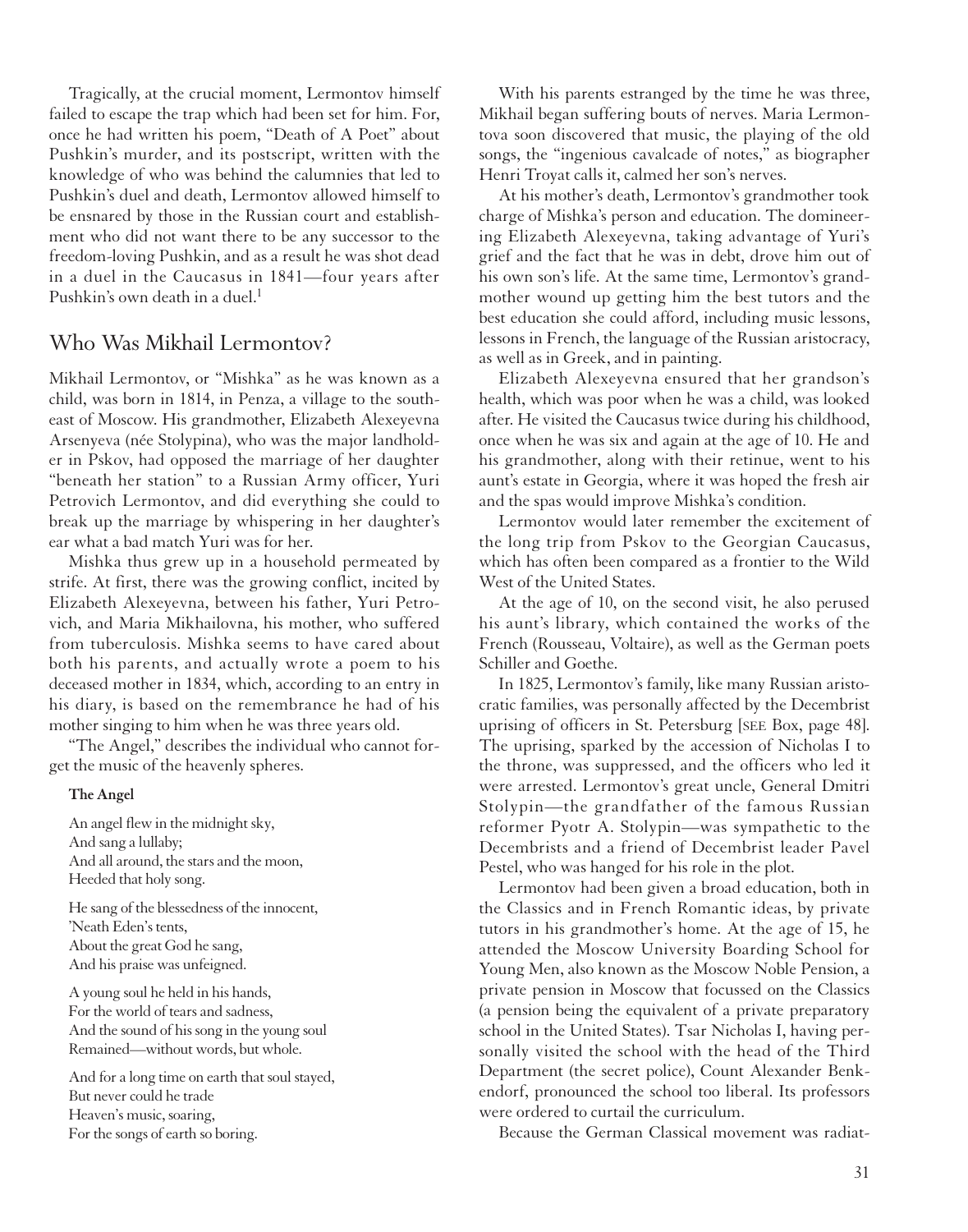ing outward into Russia, even Moscow, the home of the more traditional Russian elites who were wedded to the landed aristocracy and serfdom, began to see a renaissance in its educational institutions and its cultural outlook. Lermontov benefited both from the Moscow Noble Pension, in which he was enrolled in 1829, and from public performances of Schiller and Shakespeare, even bad or truncated ones. In letters to his aunt, Lermontov roundly criticized a performance of *Hamlet,* explaining to her that key passages from the original had been consciously omitted.

Throughout his teens, Lermontov continued to compose original poetry and to translate. In 1831, he was enrolled at Moscow University. But, as the first semester proceeded, the cholera epidemic, which had spread from Asia into Russia and would sweep through Poland as well, hit Moscow. Students from the University were enlisted in the fight to stop the spread of the disease, in concert with students from the University's Department of Medicine. Classes would not resume until the beginning of 1832.

Once classes resumed, Lermontov and his friends, who had participated in beating back the cholera, found it difficult to readjust to the stultified university life, in which anything that smacked of non-autocratic ideas was suppressed. Lermontov and his friends became known as the "Joyous Band." The group was drawn to ideas of a constitutional state, in which serfdom would be abolished, and where there would be universal education.

Most of the faculty of Moscow University was steeped in a commitment to serfdom and all that this implied for economics, as well as in Tsar Nicholas's doctrine—actually the doctrine of Nesselrode and the worst oligarchical elements of Imperial Russia in this period—of "Orthodoxy, Autocracy, and Nationality." For Nicholas, nationality referred to the Russian as a Great Russian. This was the period when Russia played the role of gendarme of Europe, assigned to it by the masters of power politics— Capodistra, Metternich, Castlereagh—at the 1815 Congress of Vienna, as well as pursuing imperial designs of its own.

In 1831, Lermontov and his friends had already had one encounter with Malov, their professor of Roman law, described as extremely obtuse. On March 16, 1831, they shut down his lecture with hissing, refusing to allow him to continue.

While this incident almost got them sent into the army as common soldiers, Malov was dissuaded from pursuing charges. In a Professor Pobedenostsev's class, Lermontov responded that his teachers knew nothing, and that rather, he was educating himself from his personal library, which contained much more recent materials in

## The Turbulent Russian Army

The Russian Army, in which Lermontov served, and about which he wrote, policed the borders of an Empire in the period of the Holy Alliance. The troops were conscripted into virtually life-long service (terms of 25 years, and longer), but the officer corps was the locus of considerable free-thinking. From the ranks of Russian Army leaders came patriotic reforms, as well as a fair share of hotheads with Jacobin leanings. Both elements were present in the famous Decembrist uprising of 1825.

Tsar Alexander I died on Nov. 19 (Old Style), 1825 in Taganrog. It was not generally known that his next oldest brother, Governor-General of Warsaw Constantine, had renounced the throne, and a third brother, Nicholas, was the heir. Military units swore allegiance to Constantine, who, however, refused to come to St. Petersburg. On Dec. 14, the Northern Society of young noblemen and officers, veterans of the Great Patriotic War against Napoleon, took advantage of the interregnum to stage a revolt against the incoming Tsar Nicholas I. On the Senate Square in St. Petersburg, a day-long standoff, punctuated by the assassination of two government officials, ended in an hour of cannon fire. Scores of the soldiers summoned by the insurgents died, and the Decembrist leaders were arrested. Five ring-leaders were hanged in 1826, including the poet Kondrati Ryleyev. Others were exiled to Siberia for life.

The mission and the fate of the Decembrists preoccupied Russia's intellectuals and writers, beginning with the friend of many of them, Alexander Pushkin. It loomed large for the generation of Lermontov, who was 10 years old in 1825. The youthful Lermontov took his army commission in 1834.

foreign languages. In class after class, Lermontov continued to challenge the authority of professors, who were teaching from outdated materials, and who were attempting to enforce Nicholas's doctrine of Orthodoxy, Autocracy, and Nationality. While Lermontov and his Joyous Band may not have had a fully thought-out solution, they had before them the example of the Decembrists, the "first revolutionaries." And they knew that their education was narrow and ideological.

Lermontov's continued confrontations with his professors finally led to his expulsion from the University. He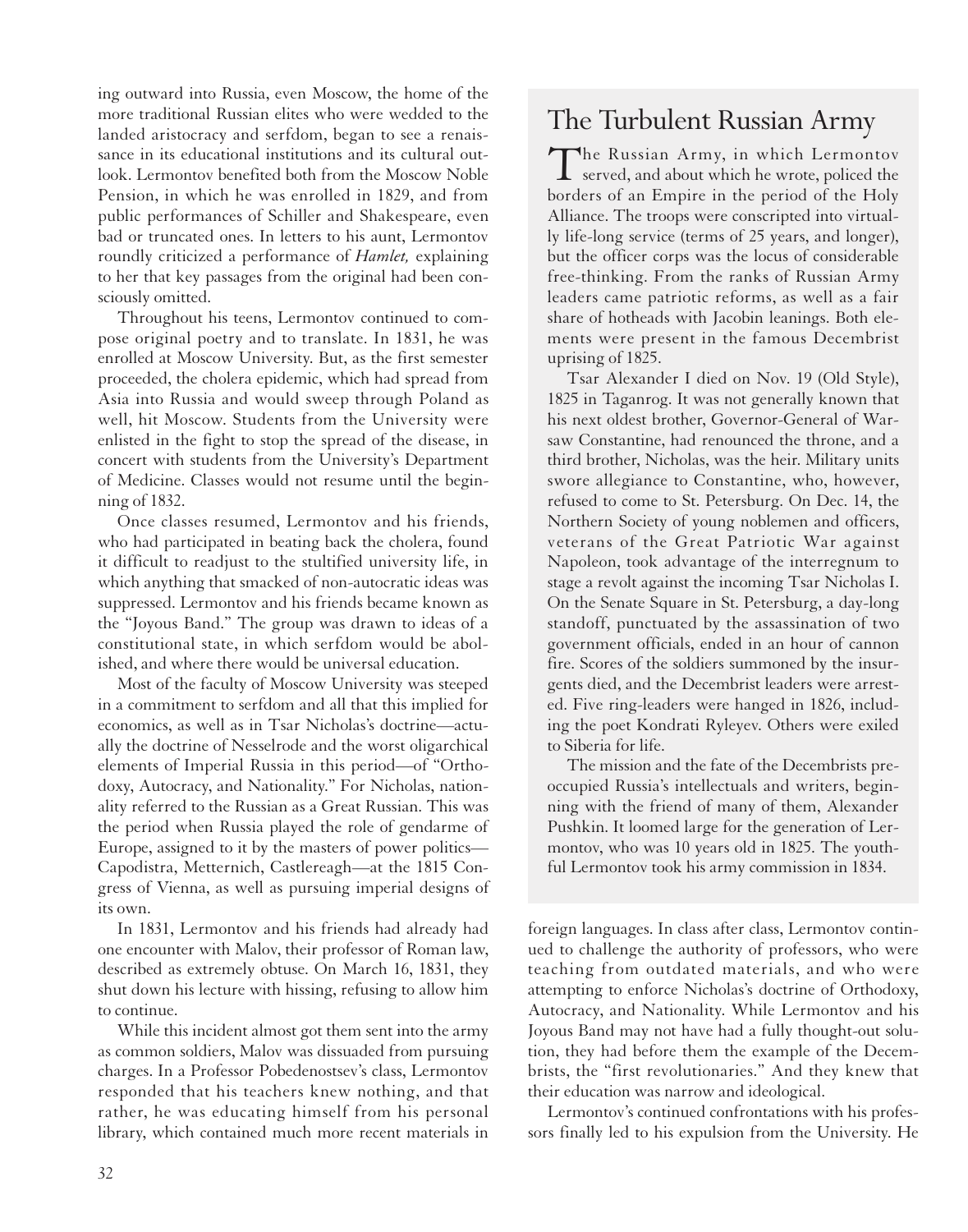*The Decembrist uprising, Senate Square, St. Petersburg, Dec. 14, 1825, was staged by young officers against the incoming Tsar Nicholas I.* **Right:** *Decembrist A.I. Odoeyevsky, watercolor by M. Lermontov, 1837.*



1837, Lermontov was told that the Tsar had issued an order allowing him to return from exile, and to join a regiment at Pskov. Mikhail, who was writing verse based on tales about the

The Granger Collection**Inger Collect** 

> planned to transfer to the University in St. Petersburg, but because the credits he had earned at Moscow were not transferrable, he decided instead to enroll in the Junkers Military School. Upon graduation in two years, as the scion of a noble family, he would be able to enroll in one of the regiments of the Guard. This he hoped would be easy duty, relatively speaking, in the vicinity of St. Petersburg.

> Lermontov's enrollment began in November of 1832, in the Hussars of the Guard. At the school, where attempts at liberalism had been shut down by the Tsar, Lermontov was immersed in military studies, including strategy, ballistics, and fortifications. He graduated in 1834.

> From 1835 to 1836, Lermontov spent time in St. Petersburg among the social circles of the aristocracy. He wrote much verse, and some of it was noted by the critic Vissarion Belinsky for its conflicting themes of fulfillment and despair.

> In 1837, Lermontov, like all Russians, was stunned by the murder of Alexander Pushkin in a duel with the adopted son of the Dutch ambassador to Russia. His poem, "Death of A Poet," on Pushkin's murder, would get him imprisoned in the Fortress of Peter and Paul, then exiled to the Caucasus. Having gotten seriously ill with pneumonia and rheumatism on maneuvers, Lermontov, with the agreement of his commander, spent several months at the spa in Pyatigorsk, a rest and social resort for the military and aristocracy.

Finally rejoining his regiment in Tbilisi in October

Caucasus, took his time in returning north. He finally arrived in St. Petersburg on January 3, 1838. In April, spurred by his requests to his grandmother and her requests to Grand Duke Michael and Benkendorf, Lermontov was allowed to return to St. Petersburg. It was in this period that Lermontov wrote *A Hero of Our Time.* It was completed and published in 1839. Lermontov also wrote his long poem, or "Eastern tale," as he called it, "The Demon."

In 1840, Lermontov was again exiled to the Caucasus, this time over a duel that was planned between himself and the son of the French ambassador, Ernest de Barante. The duel took place in February. No one was hurt, but when the duel was discovered, Lermontov was arrested and exiled. This time, no appeal from Elizabeth Alexeyevna could prevent his exile.

On April 16, 1840, while Lermontov was in prison awaiting court-martial, the critic Belinsky (with whom he had had disagreements) visited him. Belinsky wrote after this meeting, "Oh, this will be a Russian poet on the scale of an Ivan the Great! Marvellous personality! ... He reveres Pushkin and likes *Onegin* best of all. . . ."

Lermontov was found guilty of dueling, and exiled.

He arrived in Stavropol, military headquarters for the Caucasus, in mid-June of 1840, and presented himself to the commander-in-chief of the region, General Grabbe. In this second tour, Lermontov was involved in several military actions. In fact, Lermontov requested active duty, in the hope of receiving a pardon through his exploits, which would allow him to return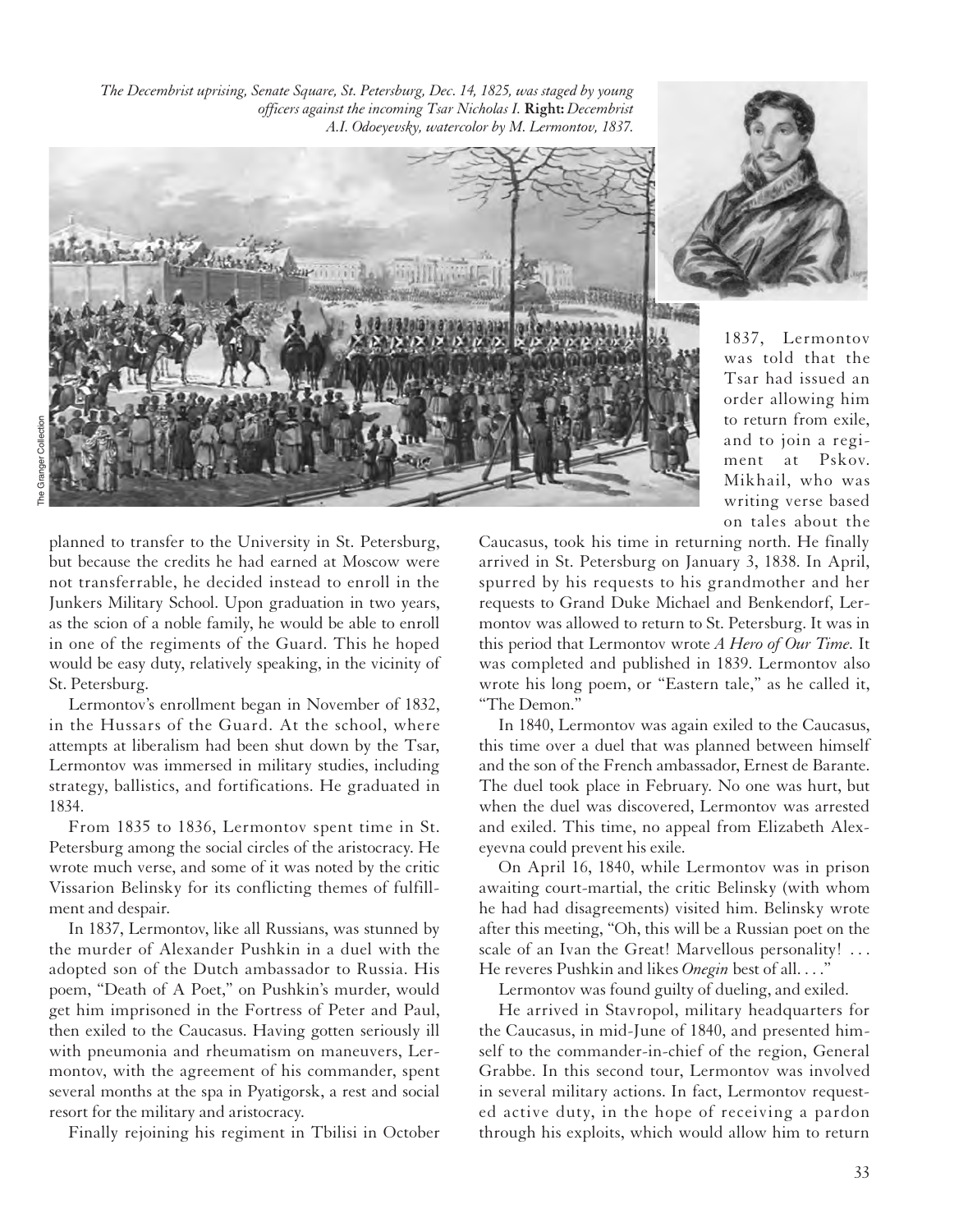Tochrusche. *Lermontov began writing poetry at age 16. A talented artist, he adorned his manuscripts with sketches.*  **Left:** *Dedication to the poet's "Aul Bastundzhi" ("Bastundzhi Village").* **Right:** *Lermontov's cousin and*  und molni . - kerive I range *best friend, Alexei Stolypin, of the influential Stolypin family. Lermontov earned his Army commission in 1834, after graduating form the Junkers Military School shown below.*and nice. dans daught ma eklañizan<br>e-hon eo teala

to St. Petersburg, where he could socialize with the political and social circles that were trying to implement reform.

On July 6, 1840, he fought and acquitted himself well in the battle of Valerik. Then, on October 10, Lermontov took command of what was essentially a Russian Army guerrilla unit, attempting to fight the irregular war in the Caucasus through more flexible tactics.

In November of 1840, Lermontov was recommended for the Order of Saint Stanislas after the Valerik campaign. But in early 1841, Nicholas I denied him the Order because of his writings. Lermontov was given a two-month pass to St. Petersburg, which he hoped to make permanent.

But by March of 1841, Lermontov realized that he would not be permitted to remain in the capital, and went to rejoin his regiment. Once he arrived in Stavropol, he had himself placed on sick leave, and went to Pyatigorsk.

During this time, Lermontov was under surveillance by the secret police of the Third Department. On July 13, 1841, at a party arranged by Lermontov, Lermontov and "Monkey" Martynov, a former classmate and friend, had a minor argument. A duel was set for July 15.

Lermontov spent the next two days attempting to

resolve the matter, and avoid the duel. But Martynov refused to come to any accommodation.

On July 15, the duel took place. Lermontov either refused to fire or fired into the air. Martynov, hesitating only a moment, shot the poet dead.

## Lermontov's Poetry

Being able to be creative, and being able to be creative constantly, was an issue Lermontov addressed as early as 1830, at the age of 16, when he wrote "The Poet," in which he expressed what the experience of creation was to him:

And when Raphael, so inspired, The pure Virgin's image, blessed, Completed with his brush afire, By his art enraptured He before his painting fell! But soon was this wonderment In his youthful breast tamed And, wearied and mute, He forgot the celestial flame.

Thus the poet: a thought flashing, As he, heart and soul, his pen dashing, With the sound of his famed lyre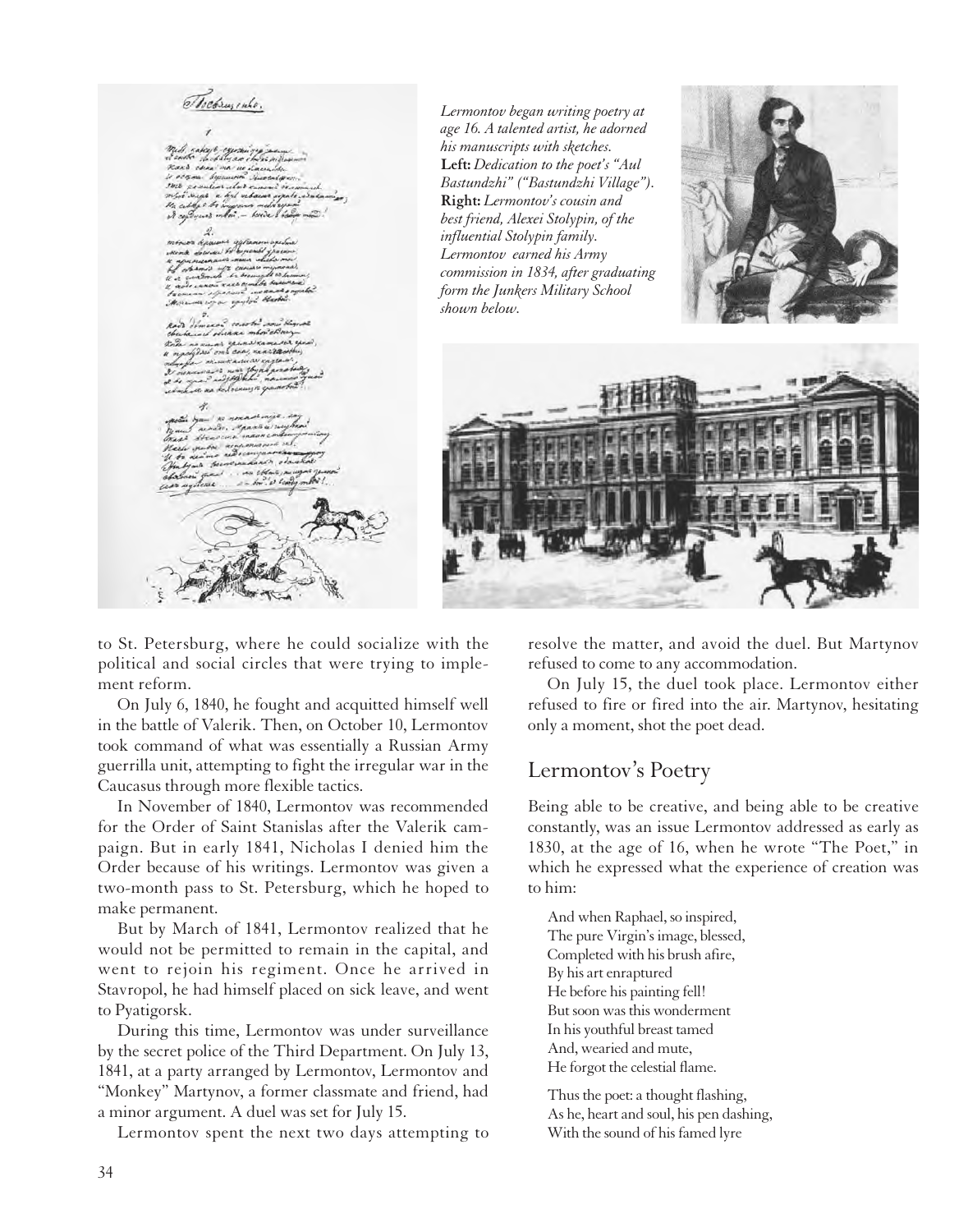Charms the world; in quiet deep It sings, forgetting in heavenly sleep Thou, thou! The idol of his soul! Suddenly, his fiery cheeks grow cold, All his tend'rest passions Are quiet, and flees the apparition! But how long, how long the mind holds The very first impression.

—M. Lermontov (approx. age 16)

In 1838, with Pushkin dead for about a year, the 24 year-old Lermontov wrote another poem titled "The Poet," which was his reflection on what it meant to be a poet during the reign of Nicholas I.

This poem begins in the first person. A Cossack who has retired from fighting, has hung up his battle-worn *kindjal* (a type of knife/sword used in the Nineteenth century in the Caucasus), which now hangs as an ornament on his wall.

Lermontov uses this as a metaphor for how poetry, instead of being an instrument with which to rally the troops, and of truth/beauty, has become a party game, or an ornament for the court; therefore rusted, and of no use in the heat of battle. Here are the last five of its 11 stanzas.

#### *from* **The Poet**

In our age effeminate, is it not so, poet, Lost is your intent, Having exchanged gold for that portent, Which the world heeded in reverence silent?

Once it was, the measured sound of your words bold and loud,

Inflamed for battle the warrior, Like a cup for the feasts, 'twas needed for the crowd— Like incense in the hour of prayer.

Your verse, like a holy spirit, floated above them, Blessed thoughts recalling That rang like the bell for meeting In the Days of Troubles—and of national feasting.

But we are bored by your proud and simple words, We are diverted by tinsel and clouds; Like a worn-out beauty, is our worn-out world Used to wrinkles hidden under rouge ...

Will you, poet, who is mocked, reawake! Or will you never avenge against those who spurn, From the golden scabbard unsheathe your blade, Covered with the rust of scorn?

> —1838 (Pushkin dead for less than a year) (translation by the author)

Thus, under Nicholas's reign, Lermontov was faced with a paradox. How could he, as one individual, make a difference in an autocratic regime? Like all Russians, he was faced with the murder of Pushkin; with the irregular war in the Caucasus, which would turn into a full-blown war that, at the least, the British imperial faction was able to manipulate a decade or so later; and with the pettiness and contradictions of life under Tsar Nicholas I. It therefore appeared that to be a thinking, creative person, was to be put in the position of becoming an outcast—someone who, in the eyes of society, would be considered a beggar standing naked in the town square, attempting to tell the truth to an audience which was either too frightened, or too consumed with its own private games, to listen.

#### **The Prophet**

E'er since the judge eterne The prophet's omniscience gave me, In people's eyes do I discern The pages of malice and enmity.

To proclaim love I came And the pure truths of learning: All my neighbors, enraged, At me stones were hurling

With embers I strewed my head, From the cities did I flee And thus I live in the desert; Like the birds, on food divine and free.

Earth's obedient creature Of the eternal preserver calls to me And the stars do hear, Their rays play joyfully.

And so in the noisy town, while I hastily make my way, With a self-satisfied smile, Then the old men to the children say:

Look: Here's an example for you! He was proud, and did not dwell among us: He wanted us to believe—the fool— That God speaks with his lip!

And, children, upon him look: How ill he is, and ashen, Look how naked he is, and poor, How everyone despises him!

—1841

The turmoil Lermontov faced as a young man, both in his personal life and in the military, was reflected in the three-stanza poem "The Sail," which uses the metaphor of a sailing ship steering into a storm, "as if in storms there is peace." That is, as many a sailor knows, if you cannot outrun a storm, you must navigate through it, if you are to return home safely.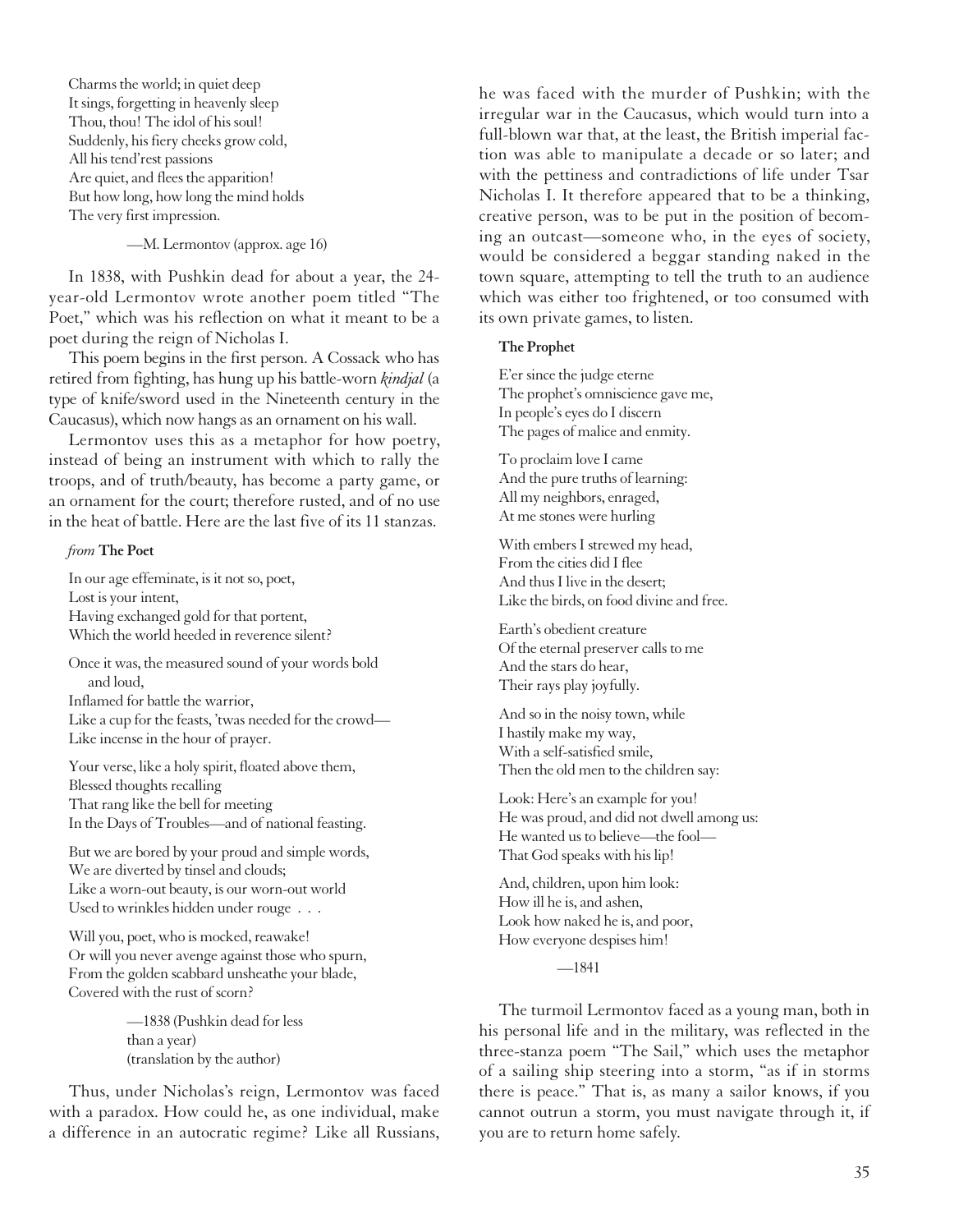#### **The Sail**

Gleams white a solitary sail In the haze of the light blue sea.— What seeks it in countries far away? What in its native land did leave?

The mast creaks and presses, The wind whistles, the waves are playing; Alas! It does not seek happiness, Nor from happiness is fleeing!

Beneath, the azure current flows, Above, the golden sunlight streaks:— But restless, into the storm it goes, As if in storms there is peace!

> —1832 (18 years old) (translation by the author)

Lermontov became quite visible—and a target of both international and Russian political forces which were behind Pushkin's murder—with "Death of A Poet," a passionate eulogy on Pushkin's death. Lermontov had read many handwritten copies of Pushkin's poems, passed from person to person, during these years. As his writings attest, Lermontov certainly understood what Pushkin's groundbreaking work in the Russian language meant for Russia. Lermontov also attended balls and gatherings among the officer corps stationed in St. Petersburg, at which Pushkin was present. But he wanted any meeting with Pushkin to be peer to peer, poet to poet, and so stayed in the background whenever Pushkin was present.

#### **Death of A Poet**

The poet's murd'red!—slave of honor, He fell, by rumor defamed, With lead in the breast, and his proud head bowed By a thirst for vengeance! The poet's soul had not withstood The disgrace of petty-minded insults. He rose against the opinion of the world Alone, as formerly . . . and he's murdered! Murdered! . . . Now to what purpose is sobbing, A useless chorus of empty praises, And the pitiful prattle of excuses? Fate's sentence has been imposed! Was it not you who first thus persecuted So cruelly his free, bold gift, And for amusement fanned The fire that had somewhat abated? So? Be happy. . . . He could not Bear the final torments. Extinguished, like a lamp, is the Marvellous genius, Withered the ceremonial crown.

His murderer, coldblooded,

Took aim . . . There was no salvation: That empty heart beat steadily, In the hand the pistol did not tremble And how is that strange? From afar, Like a thousand fugitives, He, hunting for fortune and rank, Thrown among us by the will of fate Laughing, impudently despised The language and customs of this alien land; He could not spare our glory, He could not understand in that bloody instant, Against what he raised his hand! And he is slain—and taken to the grave, Like that bard, unknown but dear, The prey of dull envy, Whom he praised with such wonderful force, Struck down, like him, by a pitiless hand.\* Why from peaceful delights and open-hearted friendship Did he enter into this envious world—stifling For a free heart and fiery passions? Why did he extend a hand to petty slanderers, Why did he believe the false words and caresses, He, who from his youthful years understood people? They removed the former garland, and a crown of thorns Entwined with laurel put they on him: But the secret spines harshly Wounded the famous brow; His last moments were poisoned By the insidious whispers of derisive fools,

And he died—thirsting in vain for vengeance,

Secretly besieged by false hopes. The sounds of his wonderful songs fell silent, They will not ring out again: The bard's refuge is cramped and sullen, And his lips are sealed.

(translation by the author)

Lermontov might have been considered a minor irritation and been reprimanded had he left his poem there. But he decided to go all the way in a postscript written several weeks later, and attack the court itself for its organized role in Pushkin's death. The postscript was then surreptitiously circulated to trusted friends. At the time, Benkendorf took it as "seditious" and a "call to revolution."

#### **Postscript to 'Death of A Poet'**

 $\overline{\phantom{a}}$ 

And you, stubborn heirs Of fathers renowned for meanness, Who with servile heel trod underfoot the shards

<sup>\*</sup> Reference to *Eugene Onegin,* Pushkin's novel in verse, the duel between Onegin and the poet Lensky, whom Onegin murders.–DMH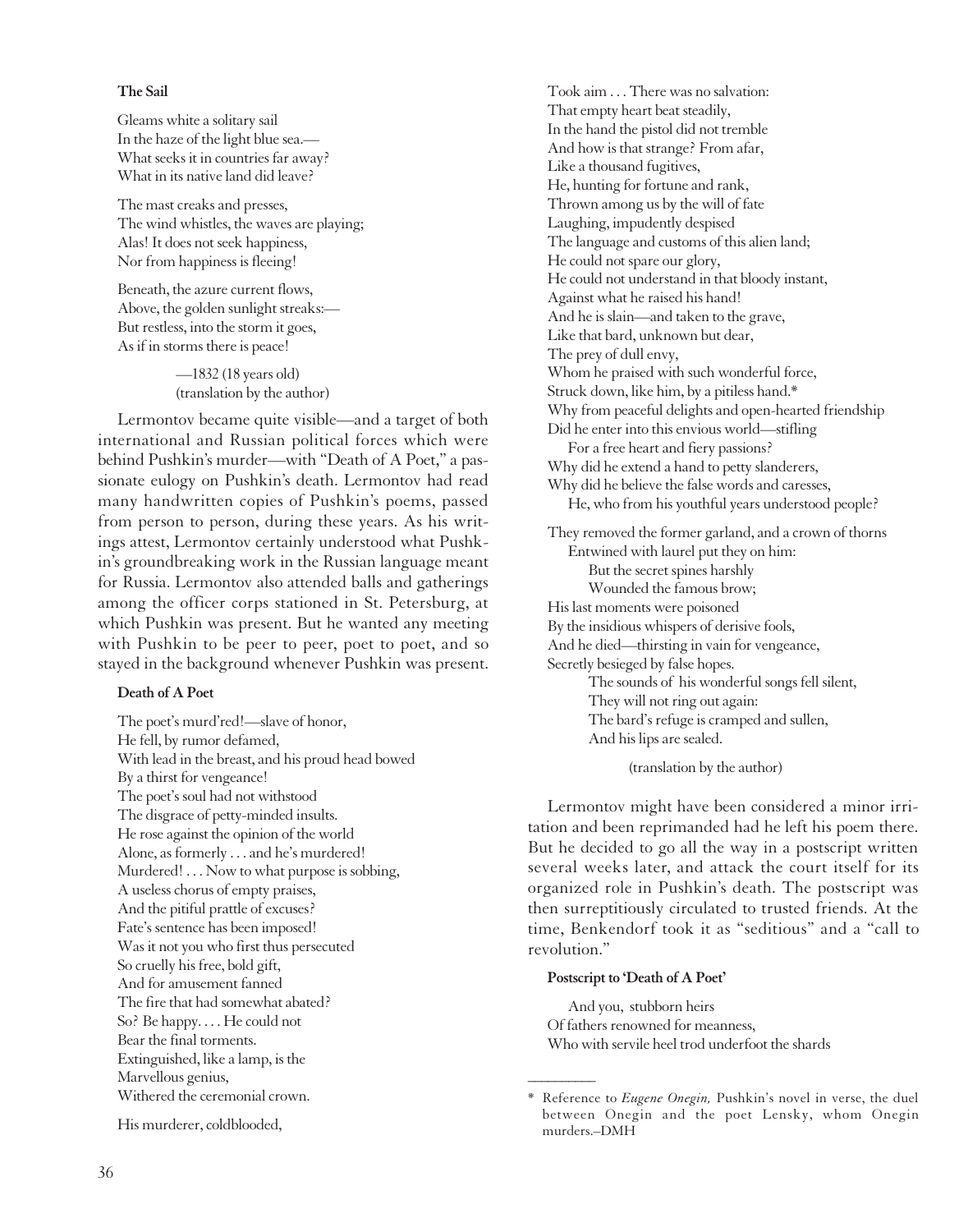Of families by Fortune frowned upon! You, greedy crowd standing near the throne, Of Freedom, Genius and Glory the hangman!

You hide behind the protection of law, Before you, the court and truth—all is silent! But there is also divine judgment, you cronies of

corruption!

There is a terrible judge: he waits;

He is not swayed by tinkling gold,

And knows your thoughts and affairs beforehand.

Then in vain will you resort to slander:

It will not help you again,

And with all your black blood you shall not wash away The righteous blood of the poet!

One of Lermontov's cousins, Nicholas Stolypin, described by one Lermontov biographer as "a smart young diplomat serving in the Foreign Ministry of von Nesselrode"—i.e., the same Nesselrode whose wife's salon had been at the center of the operation against Pushkin—visited Lermontov to harangue him and tell him he had gone too far, and that he should cease and desist attacking the Tsar and the court immediately. Lermontov angrily replied: "You, sir, are the antithesis of Pushkin, and if you do not leave this second, I will not answer for my actions."

Even with the limited circulation of the postscript, Lermontov had sealed his fate. He and his friend Svyatoslav Rayevsky, who had circulated the postscript to various people, were immediately arrested. Rayevsky attempted to send a letter to Lermontov warning him to make sure that their stories were the same. But the letter was intercepted. Each was interrogated individually, and made to admit the role of the other in the circulation of the postscript.

Lermontov and Rayevsky wound up being imprisoned at the Fortress of Peter and Paul for six months. Lermontov was made to write a statement of contrition, addressed to Nicholas I, in which he praised Nicholas's

generosity to Pushkin's widow and children. At the end of the statement, however, Lermontov proved himself to be committed to what he had previously written.

"As far as concerns me personally," he wrote, "I have not sent this poem out to anyone, but in acknowledging my inconsequence, I do not want to disavow it. The truth has always been sacred to me and now in offering my guilty head for judgment, I have recourse to the truth with firmness as the only protector of an honest man before the Tsar and before God."

Because of pleas on his behalf by his grandmother, given her position in society, and by the court poet Zhukovsky, Lermontov did not wind up in Siberia. Instead, he was exiled to the Caucasus as a member of the Nizhny Novgorod Dragoons. Thus, at the age of 23, Lermontov was to return to the region where he had spent several summers of his youth on his aunt's estate. There, Lermontov was to meet and become re-acquainted with members of the Caucasian Officer Corps, made up almost entirely of those officers exiled by Nicholas I for their role in the Decembrist uprising of 1825, and many of whom he knew or had been friends of Pushkin.

## The Caucasus

In 1840, Lermontov, while in St. Petersburg, was challenged to a duel. While some in the court tried to claim that the duel was personal, those closer to Lermontov asserted that Lermontov was challenged over his blunt, public stance on the *de facto* murder of Pushkin. When it was "discovered" that Lermontov had been duelling, he was thrown in prison, and exiled again to the Caucasus.

One of Lermontov's most poignant poems, written upon his second exile, reflects the conditions to which Russians knew themselves to be subject, i.e., that there were police spies everywhere. Lermontov called Russia, the land of "all-hearing ears."

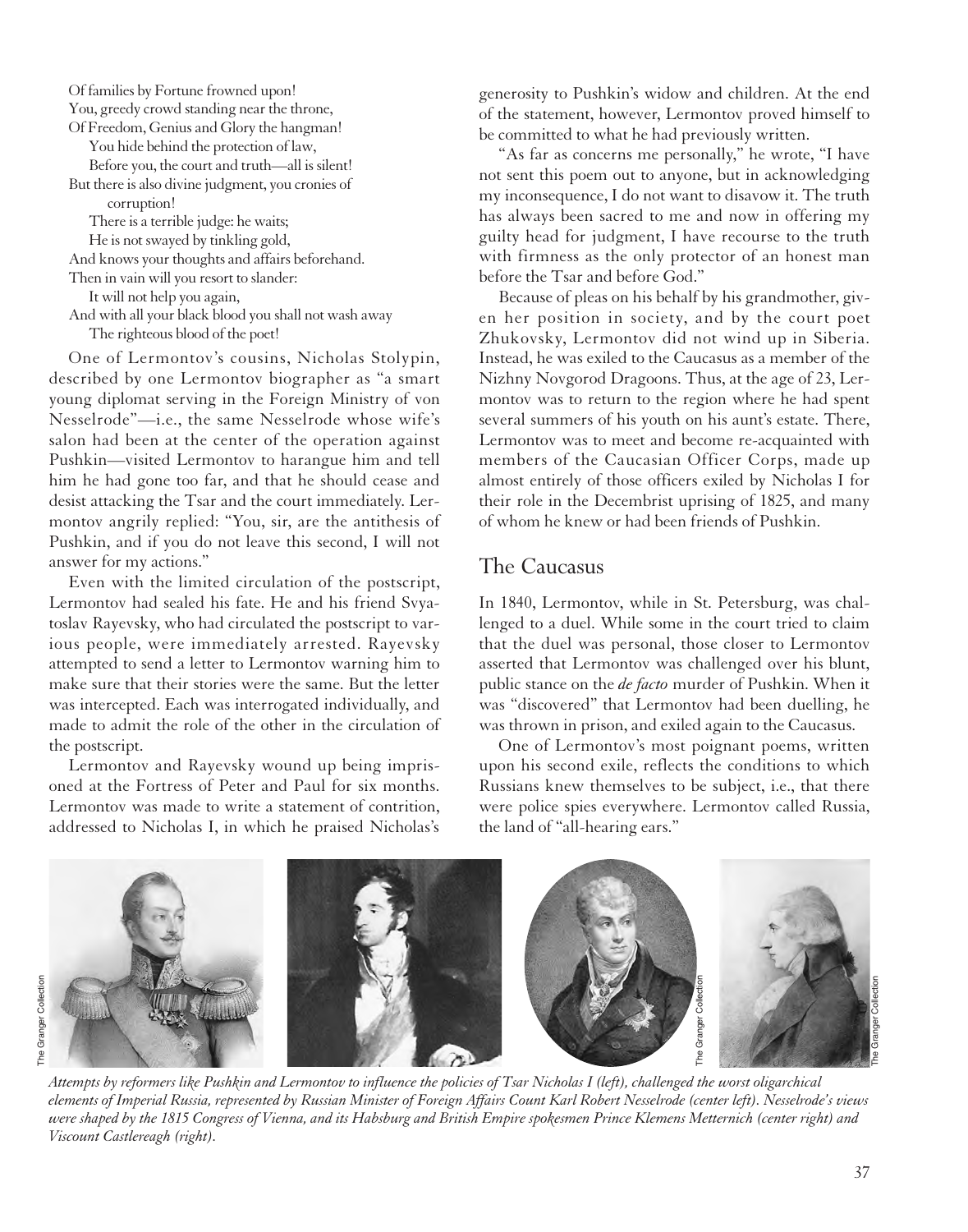Farewell, unwashed Russia, Land of slaves, land of lords, And you,\* blue uniforms, And thou, a people devoted to them.

Perhaps, beyond the wall of the Caucasus, I will be concealed from your pashas, From their eyes all-seeing, And ears all-hearing.

> —1841 (translation by the author)

Thus, Lermontov spent most of the years 1837 to 1841—the remainder of his short life—as an officer in the Caucasus, with a short return to the capital, St. Petersburg, engineered by his grandmother in 1839. And upon his return to St. Petersburg, Lermontov wrote *A Hero of Our Time.*

## *A Hero of Our Time*

 $\overline{\phantom{a}}$ 

The final straw for those among Russia's ruling elite who were committed to an anti-republican outlook, and thus determined to be rid of Lermontov, was Lermontov's novella, *A Hero of Our Time,* often classified simply as "the first modern Russian psychological novel."

But, although Lermontov does describe the psychological ills of his fellow Russian officers stationed in the Caucasus, that is not the only purpose of *Hero. A Hero of Our*

*Time* is an example of why it is not enough to read the text of an author literally. The *analysis situs*—that is, the historical time and place—in which Lermontov wrote *Hero,* is crucial to an understanding of why Lermontov addressed the question of the state of mind of the Russian officer corps so harshly.

Lermontov saw military action in the Caucasus. Additionally, he had had not only access, but opportunity to talk to some of the battle-tested generals in the Caucasus about the guerrilla war there. Thus, *Hero's* larger purpose, based on Lermontov's own experience in and knowledge of the Caucasus, as well as these discussions with experienced military leaders, was to attempt to convey to Nicholas I the conditions festering among the officer corps on Russia's crucial "southern flank," who were forced to fight a brutal irregular war on difficult terrain, in a tropical climate where disease killed as many men as the fighting did. Additionally, this guerrilla war was being supported with money and materiel from outside Russia and the Caucasus.

Lermontov's introduction to the second edition of *Hero* is rather direct and blunt. He writes: "It is a pity, especially in our country, where the reading public is still so naive and immature that it cannot understand a fable unless the moral is given at the end, fails to see jokes, has no sense of irony, and is simply badly educated," that the reading public ignores the preface to books.

Written with a red-hot sense of irony, on the heels of Pushkin's murder and his own exile, Lermontov continues:

Our country "still doesn't realize that open abuse is impossible in respectable society or in respectable books, and that modern culture has found a far keener weapon

## Lermontov's Caucasus: Battlefield of the 'Great Game'

At a crossroads of Eurasia between the Black Sea and<br>the Caspian, lies the Caucasus mountain range. Topped by the highest peak in Europe, 18,841-foot Mt. Elbrus, the terrain is rugged. Mt. Kazbek in the Caucasus is where Prometheus, in legend, was chained to a rock for eternity. To the south, in Transcaucasia, lie the ancient Christian nations of Armenia and Georgia. The gorges between the mountains have been inhabited by scores of peoples, with diverse religions and loyalties, over the centuries: Chechens, Circassians, and many others.

The Caucasus and Transcaucasia came under Russian rule over a period of several centuries, and eventually were part of the Soviet Union from 1922 until 1991. King Irakli II of Georgia began the process of Georgia's

annexation to Russia in 1784, seeking protection from the Caucasus mountain fighters, often directed by the Turkish Sultan—or his European controllers in a given era—in their raids against Georgia. In the late Eighteenth century and throughout the Nineteenth, the Russian Empire faced insurgencies in the Caucasus. The Russian military class known as the Cossacks, who had traditional home bases in the plains just to the north of the mountains, were primary combatants in Russian clashes with Caucasus bands, but regular Army troops were also stationed along a string of mountain forts. In 1829, under General Yermolov, Russia secured relative control of the Caucasus.

The Caucasus was Russia's southern frontier, a zone of contest not only with the Ottoman Empire and the Shahs

<sup>\*</sup> Lermontov uses the polite form of "you" in Russian in the first instance, and the familiar form of "thou" in the second instance. The blue uniforms are those of the Third Department secret police.–DMH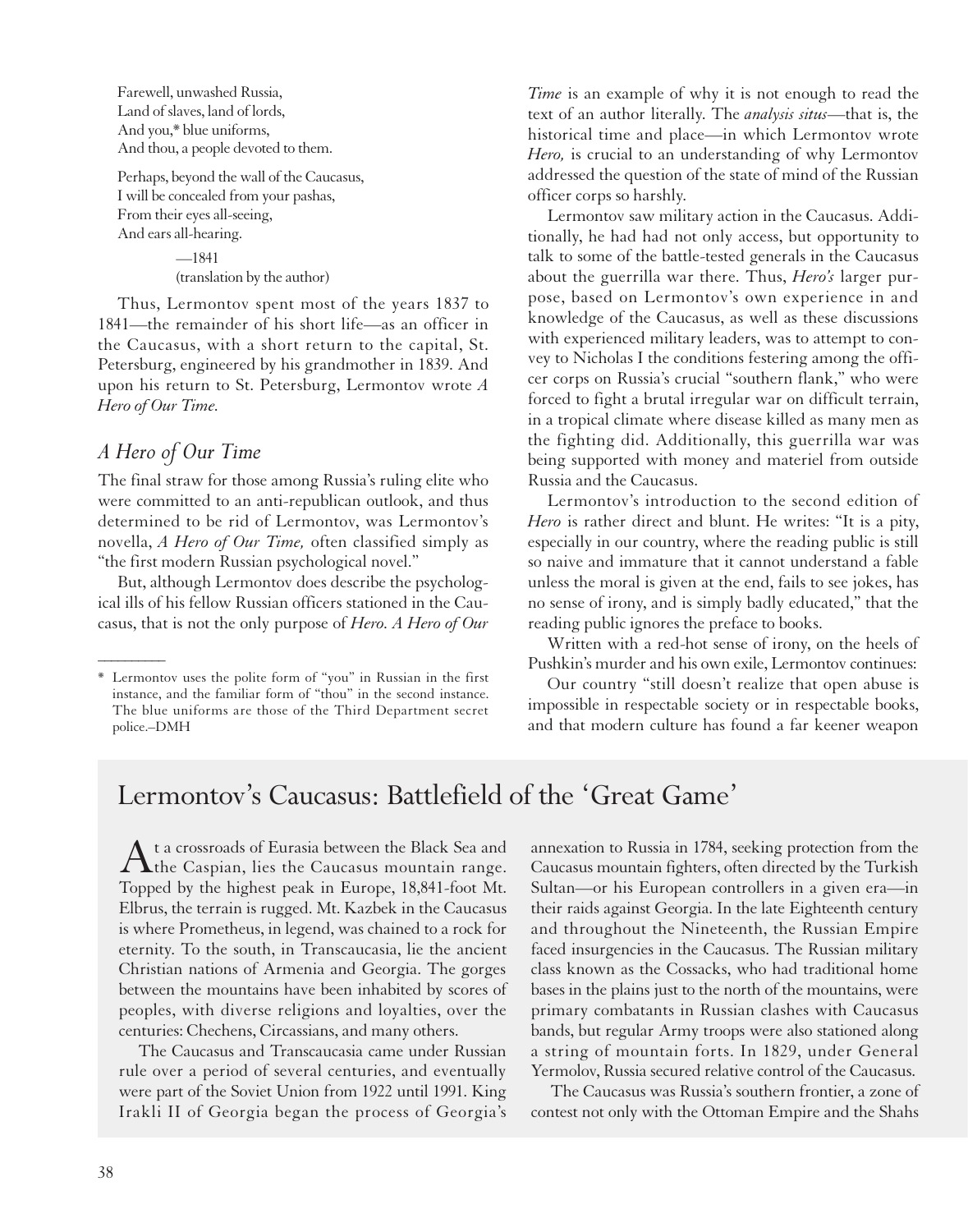than abuse. Though practically invisible it is none the less deadly, and under the cloak of flattery strikes surely and irresistibly." And what is the reaction of the "reading public"? Writes Lermontov, again ironically, it "is like some country bumpkin who hears a conversation between two diplomats from opposing courts and goes away convinced that each is betraying his government for the sake of an intimate mutual friendship."

Nicholas I, as he did with Pushkin's writings, personally read and censored Lermontov's *Hero.* The Tsar complained that the main character, Pechorin, was a poor representative of what a Russian officer should be.

Thus, writes Lermontov, "The present book, recently had the misfortune to be taken literally by some readers and even by some journals. Some were terribly offended that anyone as immoral as the Hero of Our Time

should be held up as an example, while others very subtly remarked that the author had portrayed himself and his acquaintances. Again that feeble old joke! Russia seems to be made in such a way that everything can change, except absurdities like this, and even the most fantastic fairy-tale can hardly escape being criticized for attempted libel.

"The *Hero of Our Time* is certainly a portrait," explains Lermontov, "but not of a single person. It is a portrait of the vices of our whole generation in their ultimate development. You will say that no man can be so bad, and I will ask you why, after accepting all the villains of tragedy and romance, you refuse to believe in

of Persia, but also with the upper reaches of Britain's Imperial power, radiating up from India: the battle for power in Eurasia, known as "The Great Game." Accordingly, the area was—*and still is*—a battleground for the intrigues of intelligence services, where things are rarely what they seem to be at first glance. The notorious case in point in the late Eighteenth century was Sheikh Mansur, leader of Chechen Muslim fighters against Russia under Catherine the Great: he was a former Dominican monk named Giovanni Battista Boetti, who hailed from Italy via the Levant. In the 1990's, foreign involvement in Chechnya's secession from Russia provided many echoes of such Caucasus traditions.



*Episode from the Caucasian War, watercolor by M. Lermontov and G.G. Gagarin.*

Pechorin," at whose portrayal as a cynical, self-absorbed, disgruntled Russian officer Nicholas I took extreme umbrage. It may be that Lermontov is asking Nicholas to look in the mirror: "You have admired far more terrible and monstrous characters than he is, so why are you so merciless towards him, even as a fictitious character? Perhaps he comes too close to the bone?"

Finally, writes Lermontov in this introduction, "you may say that morality will not benefit from this book. I'm sorry, but people have been fed on sweets too long and it has ruined their digestion. Bitter medicines and harsh truths are needed now, though please don't imagine that the present author was ever vain enough to dream of correcting human vices. Heaven preserve him from being so naive! It simply amused him to draw a picture of contemporary man as he understands him and as he has, to his own and your misfortune, too often found him. Let it suffice that the malady has been diagnosed—heaven alone knows how to cure it!" (In fact, it would take Russia's neardefeat in the Crimean War under Nicholas I, the ascension of Alexander II to the throne, and the resulting upswing in Russian scientific and economic development—as well as the freeing of the serfs—to begin to cure the malady.)

*Hero* portrays a young officer just arrived in the Caucasus, who is regaled by an older officer with tales of the cynical, self-absorbed Pechorin, who has "gone native," taken a local princess as his mistress, and then left her. Additionally, the new arrival describes the Caucasus for us, and his journey along the Georgian Military Road to his new post. One of the stories that comprise the novella, "Taman," about Pechorin's travels, describes how Pechorin is forced to take shelter in a hut where nothing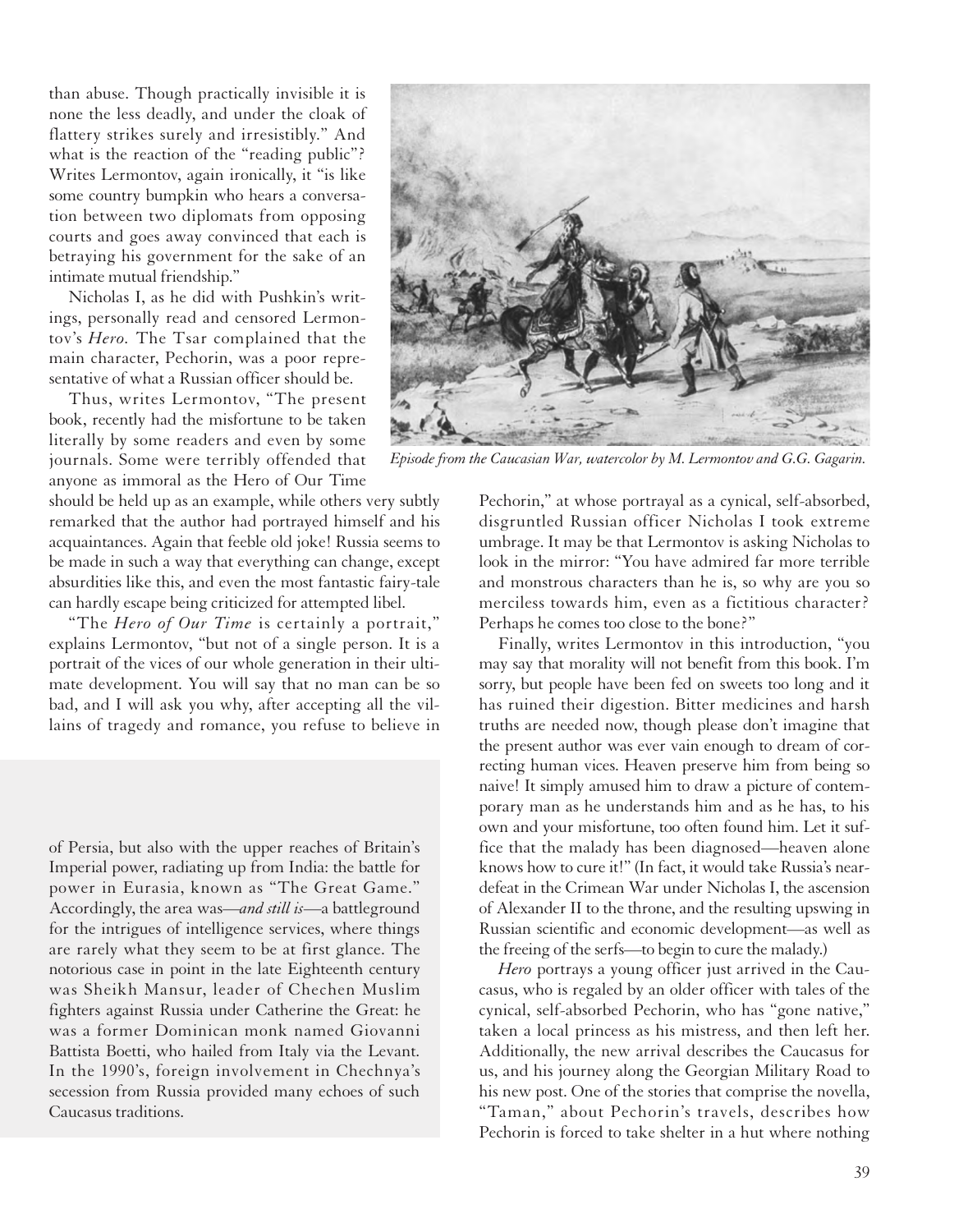is as it seems. Seduced by the young woman of the household, Pechorin comes to realize that he has entered a den of smugglers, consisting of the woman, a blind boy, and an old man. Pechorin barely escapes with his life.

The final story in *Hero,* "The Fatalist," is as telling as its introduction. Seemingly just a tale of officers playing cards and "Russian Roulette" (possibly the first mention ever made) in a small, isolated village in the Caucasus, who are discussing whether there is such a thing as predestination, the irony of the tale could not have been missed by any Russian soldier or officer who had served any time at all in the Caucasus.

In the story, the officer who draws the round with the bullet in it fires, but the gun misfires, harming no one. He then leaves the card game and gets into a brawl with two drunken Cossacks, who kill him. The protagonist of this story proceeds to capture one of the Cossacks and hold him until the authorities can arrive.

Any Russian who had served in that area would understand immediately what Lermontov was writing about. While you could never be sure if your Russianmade weapon would fire properly, you could be sure that an encounter with a Cossack could be deadly, whether on the town streets or in combat. Many of the guerrillas were armed with Cossack or similar sabers. It was also the preferred weapon of Russians stationed in the Caucasus for more than a few months, since they knew it was swift, sure, and reliable.

During his brief return to St. Petersburg, Lermontov discussed and wrote about how he would like to write a novel based on the history of Russia from the time of the Pugachov rebellion of 1771 to the Napoleonic Wars (1805 and 1812-1815), and Russia's victory (with significant military-strategic help from certain key Prussian officers) over Napoleon's army. This project, which would have taken up where Pushkin left off with his *History of Pugachov,* was never completed, owing to Lermontov's death in 1841. Lermontov also wanted to write a biography of Griboyedov, the exiled playwright who, along with the rest of the mission, was tragically murdered in Teheran.

During Lermontov's stay in St. Petersburg, forces behind the scenes had determined to remove him from the environs of the court. Lermontov was headstrong, and still angered by Pushkin's murder. Because of his knowledge of the role of the Nesselrode salon in Pushkin's murder, he had never succumbed to the official story, that the duel was over a "private matter." He was often seen at the balls and parties of Pushkin's friends.

In 1841, four years after the death of Pushkin and two years after Lermontov's exile to the Caucasus, Lermontov, taking a cure at the spa in Pyatigorsk, found himself facing off in a duel against Major Martynov, whom he had in fact tried to placate after a minor quarrel. But Martynov demanded satisfaction (there is some evidence he was being directed by agents of Russia's secret service, the Third Department).

A housemate of Martynov's, a prince named Vasilchikov, whom Lermontov had known since 1837, told Lermontov that he had arranged a compromise. The parties would meet for the duel as scheduled, and each party would fire into the air. They would then shake hands and part.

But, whether Vasilchikov was a witting or unwitting

# A Note on Lermontov's 'Ballada'

#### Russian original, Cyrillic alphabet:

#### Баллада

Над морем красавица-дева сидит И к другу, ласкаяся, так говорит:

«Достань ожерелье, спустися на дно Сегодня в пучину упало оно!

Ты этим докажешь свою мне любовь!» Вскипела лихая у юноши кровь,

И ум его обнял невольный недуг, Он в пенную бездну кидается вдруг.

#### Roman alphabet transliteration:

#### **Ballada**

Nad morem krasavitsa-deva sidit; I k drugu, laskayasya, tak govorit:

"Dostan ozherelye, spustisya na dno; Sevodnya v puchinu upalo ono!

Ty etim dokazhesh svoyu mne lyubov!" Vskipela likhaya u yunoshi krov,

I um yevo obnyal nevolny nedug, On v pennuyu bezdnu kidayetsya vdrug.